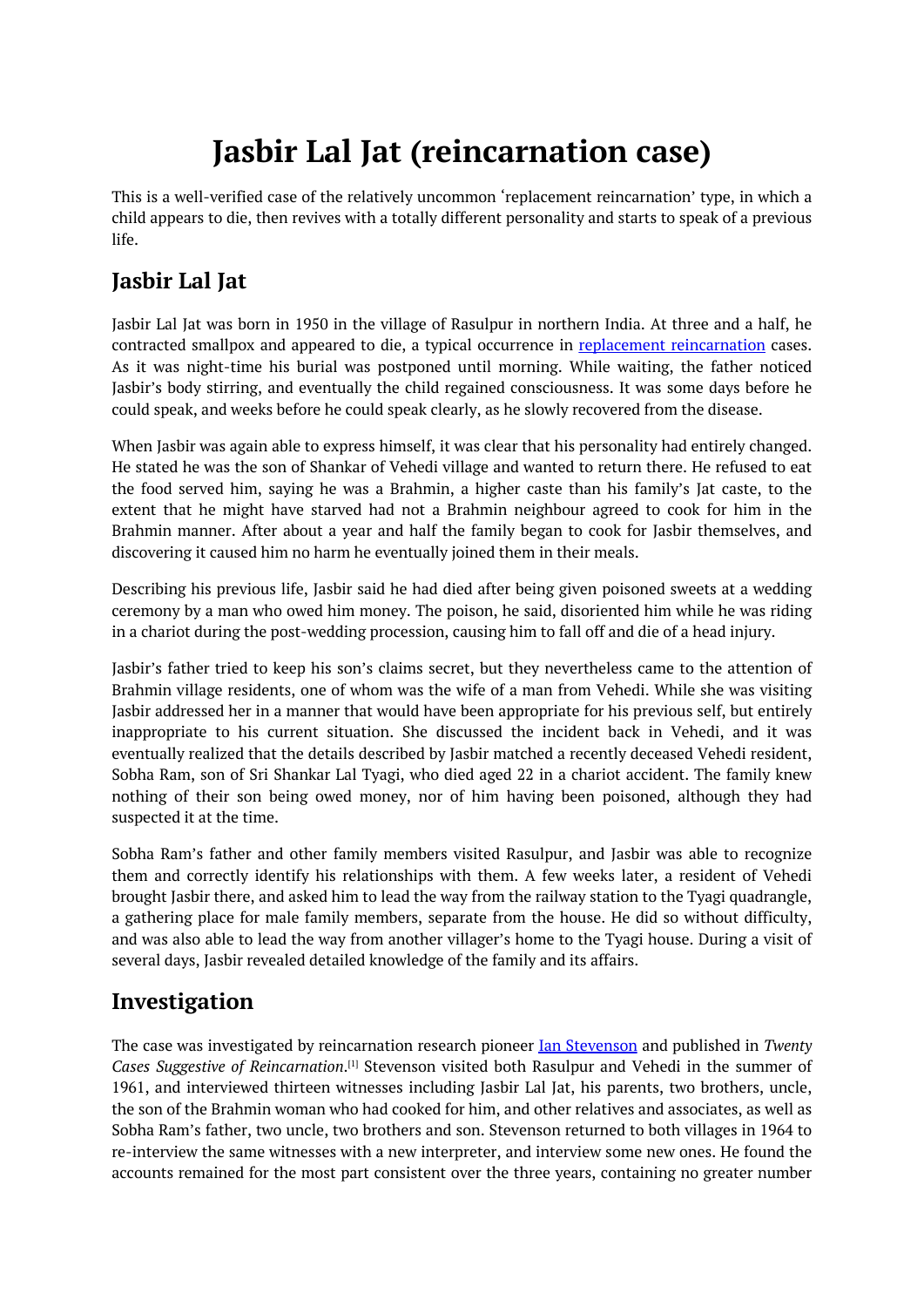of errors than might be expected.

The two families both avowed to Stevenson that they had known nothing of each other prior to Jasbir's speaking of his memories. As the two villages were about twenty miles apart and only accessible by dirt roads, the villagers tended to visit the larger town nearby rather than other villages; witnesses from each village told Stevenson they had barely heard the name of the other village. The caste difference also diminished the likelihood of prior contact between the families. Stevenson was satisfied by careful investigation that news of Sobha Ram's death could not have reached Rasulpur by normal means.

# **Statements and Recognitions**

Jasbir made the following statements about his former life that were verified as accurate by the witnesses interviewed:

- He was the son of 'Shankar of Vehedi' (Shankar Lal Tyagi's son had died about the same time Jasbir made the statement).
- His name had been Sobha Ram (he said this only to his former father).
- There was a culvert, a water tunnel, in Vehedi (Rasulpur did not have one).
- There was a peepal tree in front of his house in Vehedi.
- His wife was from the village of Molna.
- He had a chariot he used to attend weddings (the Tyagi family still owned it at the time of the investigation).
- He had died while returning home from a wedding in Nirmana (a village about three miles north of Rasulpur), after falling from the chariot.
- The chariot was drawn by oxen, one white, with long horns, and one black, with short horns (though one witness disagreed about the colours and horns of the oxen).
- At the city nearby, Jasbir at age four pointed in the direction of Vehedi and said 'my village is on this side'.
- There was a tamarind tree in front of the Tyagis' courtyard (quadrangle).
- The Tyagi house had a well that was half inside and half outside the house.
- He had had a son named Baleshwar, an aunt named Ram Kali and a sister named Kela.
- His mother's name was Sona, his mother-in-law's was Kirpi, and his wife's was Sumantra.
- When he died, he had ten rupees in a black coat inside a box.
- He had been bitten by a dog at a house to which he had gone to borrow a cot.

Jasbir's claim that Sobha Ram had eaten poisoned sweets – and his identifying the murderer – were not verified. The Tyagis did not know whether he had eaten sweets prior to his death, but did recall he had eaten some betels.

Jasbir made the following correct recognitions of people and places, upon seeing them:

- the route between Vehedi and the town which his family took on shopping trips
- the way to the Tyagi quadrangle from the Vehedi railway station
- Sri Ravi Dutt Sukla, former native of Vehedi
- his past-life father, giving his name correctly
- his past-life paternal uncle
- his past-life younger brothers, giving one of their names correctly
- a neighbour of the Tyagi family who had acted unfairly in a dispute between the Tyagis and other neighbours
- his past-life maternal uncle
- his past-life son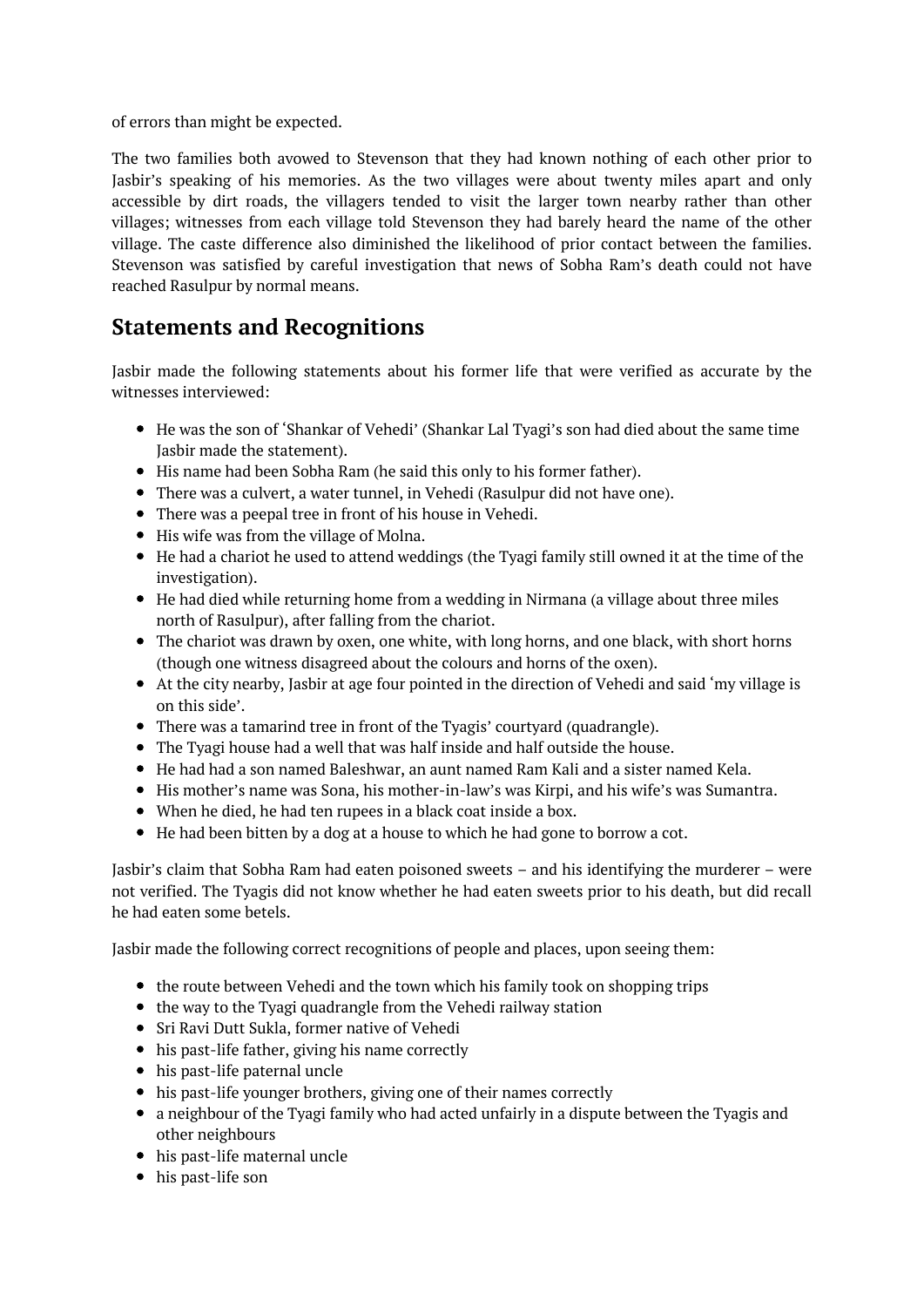- his past-life aunt
- people with whom the Tyagis were not on good terms
- his past-life brother-in-law
- his past-life grandfather, calling him by his old nickname also

Some recognitions were highly specific. For instance, he appeared to recognize his past-life younger cousin and addressed him as 'Gandhiji', but was corrected by someone present, as the cousin's name was actually Birbal. Jasbir replied, 'We call him "Gandhiji"'. This was correct: it was a nickname based on the cousin's resemblance to Mahatma Gandhi.

It is also significant that Jasbir, having been taken outside the village and asked to identify which fields belonged to the Tyagi family, was able to point them out. Stevenson notes that one family's holdings are often scattered around Indian villages.

There were no written records made of Jasbir's remembrances prior to meeting the Tyagi family, but multiple witnesses gave consistent accounts.

### **Behaviours**

As reported by his parents and other witnesses, following his transformation Jasbir strongly identified with his past incarnation, saying 'I am the son of Shankar of Vehedi'. He also used a vocabulary more typical of Brahmin speech, such as the word *haveli* rather than *hilli* for house. Stevenson observed that he felt a strong attachment to the Tyagi family both in 1961 and 1964, and was particularly attached to Sobha Ram's son. He threatened to run away to the Tyagi family at least once, and would cry at the end of his visits to Vehedi. He thought of himself as an adult with family and possessions in his former village; at the age of six he said to his mother when she was ill that if she needed money for treatment, he had some in Vehedi. During visits to Vehedi, he recognized people there with whom the Tyagis had quarrelled, and avoided speaking to them.

In 1961, Stevenson noticed that Jasbir would not play with other children in Rasulpur; his father reported that prior to his transformation he had enjoyed toys and play, but afterward appeared to have lost interest in them. In 1964, Stevenson noticed that Jasbir seemed more depressed than three years before, apparently frustrated by being unable to spend time in Vehedi: his family was reluctant to let him visit, worried that he preferred the Tyagi family to them. They said they had disbelieved his claims at first, but came to respect them when they were verified.

For their part, the Tyagi family entirely accepted Jasbir as the reincarnation of Sobha Ram.

Stevenson notes the evidentiary value of Jasbir's behaviours and those of both families:

His personation of Sobha Ram, expressed in the pleasure of being with the Tyagis at Vehedi and the lonely isolation he experienced and showed in Rasulpur, provides some of the more impressive and more important features of the case. The reactions of the two families concerned matched this behaviour on his part, their tears and other emotions responding to his.<sup>[2]</sup>

### **Intermission Memory**

In 1961, Stevenson asked Jasbir whether he had any intermission memories from betw[ee](#page-0-0)n his death as Sobha Ram and the moment he entered his current body. He answered that after dying, he met a *sadhu* (holy man or saint) who advised him to 'take cover' in the body of Jasbir Lal Jat. When Stevenson asked him the same question again three years later, his memories had become confused; Stevenson speculated that this was the result of his trying to satisfy others who pressed him for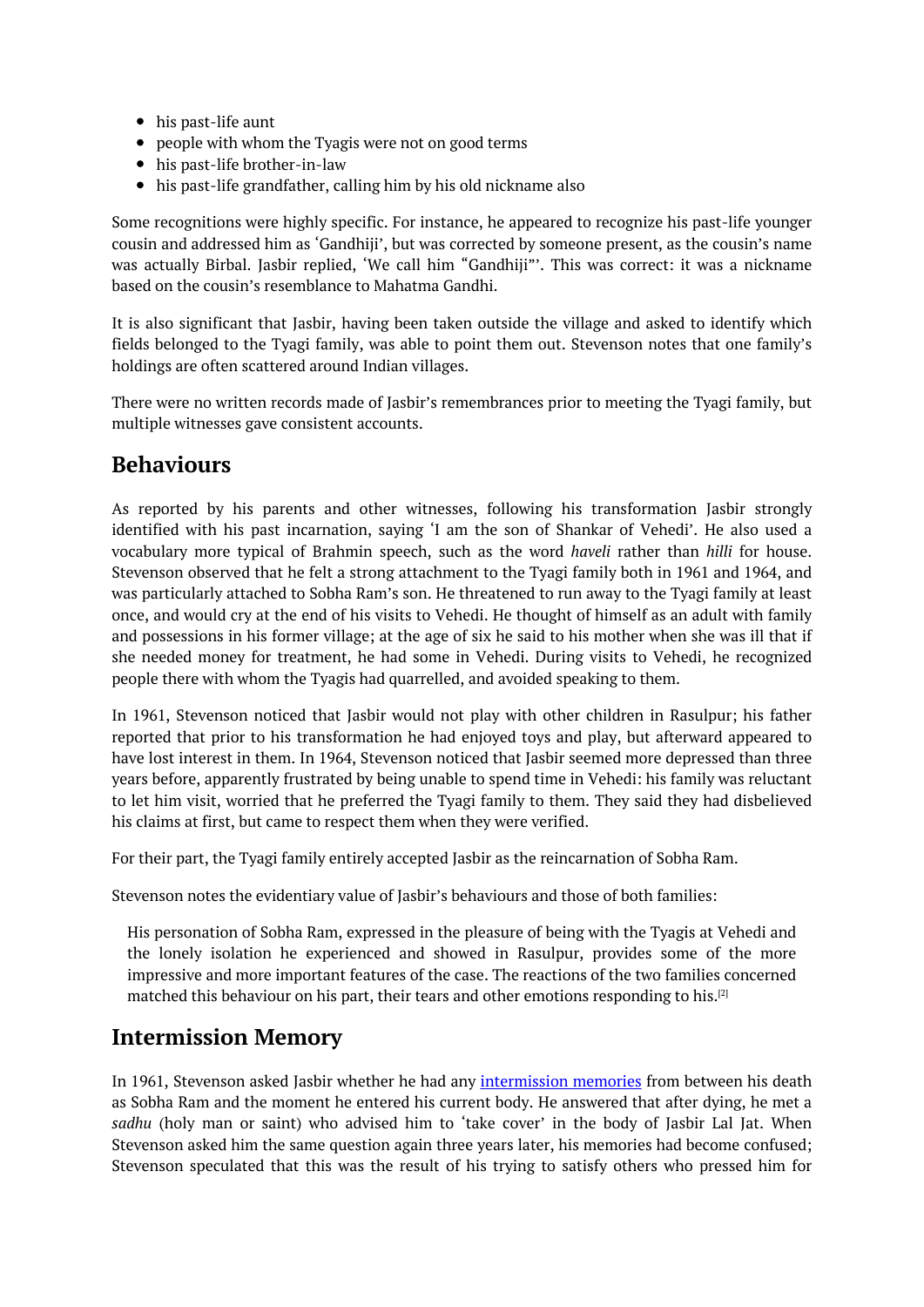details. His statements regarding life as Sobha Ram, however, remained consistent with what he had said previously.

# **Later Development**

Stevenson was not able to meet Jasbir again until 1971, at which time he was twenty. He had attended school up until 1969 and was now helping his father cultivate his lands. He would visit Vehedi every three or four months, and on the last visit before speaking with Stevenson he had spent two and a half months there, working in the Tyagi family's fields.

The Tyagis regarded Jasbir as a full member of their family, consulting him on the marriages of Sobha Ram's son, whose wedding he attended, and one of his daughters. When asked who in Vehedi he was most attached to, he named Sobha Ram's father and children (Sobha Ram's mother had predeceased him).

Unusually for such cases, Jasbir said his memories had not at all faded, including the fall from chariot to his death and the exact spot where it occurred – a detail he had not previously mentioned in interviews. He continued to maintain he had been poisoned at the wedding ceremony by a man who was trying to avoid repaying a debt. (Stevenson says Jasbir named the individual, but does not give the name.) By this time the alleged murderer had paid Jasbir 600 rupees, a somewhat greater sum than the debt of 300-400 rupees Jasbir had spoken of in 1961. In fact Sobha Ram's children, not Jasbir, were Sobha Ram's legal heirs. Stevenson did not interpret this payment as admission of guilt, but, he writes, 'we certainly can consider it as evidence of this man's conviction that Jasbir was in fact Sobha Ram reborn'. [3]

Jasbir continued to retain Brahmin habits and attitudes: he considered Brahmins superior to other castes, refused to eat food cooked in earthen pots, and wore a sacred thread around his neck (which Jat caste members do n[ot](#page-0-0) do). His family accommodated him by cooking in metal pans and allowing him to eat first. When Stevenson asked him for his mailing address, he gave his name as 'Jasbir Singh Tyagi, son of Girdhari Lal Jat' – acknowledging both his physical and past-life paternities. He expected to marry a Jat woman, however.

Jasbir said that in his dreams he still saw the discarnate *sadhu* who had advised him to enter his current body, and claimed that he had received from this figure accurate predictions of the future. Stevenson notes he later found other cases, notably in Thailand and Burma, where subjects remembered having received advice from a spiritual being during the inter-life period, who subsequently appeared to them in dreams.

In 1971, Stevenson noted a positive change in Jasbir's demeanor compared to 1964. No longer depressed, he had grown into a 'smiling, self-confident young man'. [4] Stevenson credited his current-life family for having helped him adjust. Jasbir said his older brother, who had been particularly hostile to his superior attitude, had now fully accepted him into the family.

Stevenson noted that Jasbir's financial situation was difficult in 1971, [an](#page-0-0)d he considered himself demoted in this life from greater prosperity with the Tyagis – something Hindus believe results from sinful conduct in a past life. Jasbir could not recall anything he had done as Sobha Ram to deserve this, but the belief does not require the sin have been committed in the life immediately previous. He believed that divine will was responsible for his situation and accepted it.

Stevenson asked Jasbir what happened to the mind or personality that was apparently replaced by Sobha Ram's. Jasbir answered that he did not know. Stevenson put out enquiries in the area as to whether any child claimed to have been one Jasbir of Rasulpur village who had died of smallpox, but